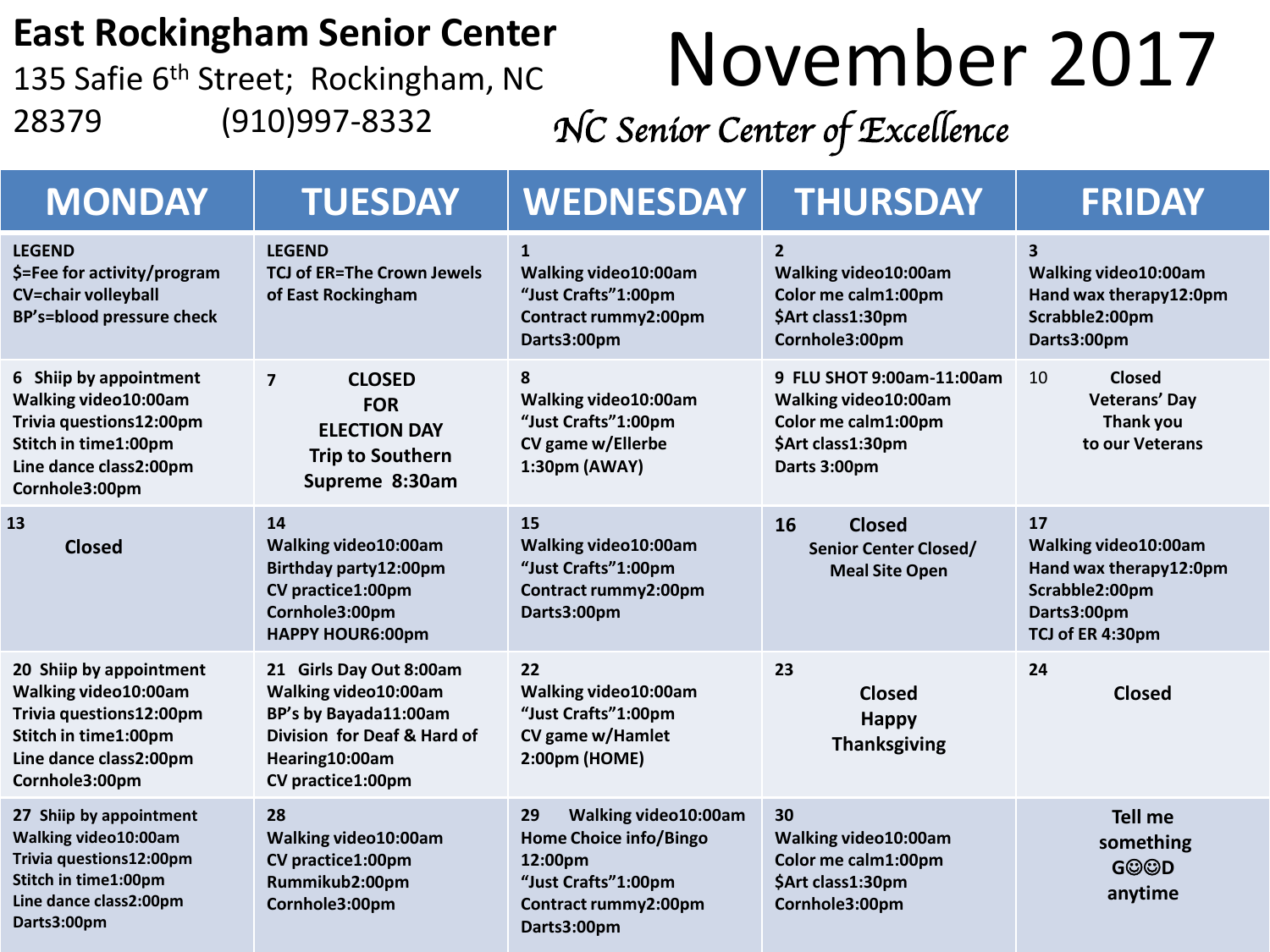Ellerbe Senior Center<br>306 Millstone Road, Ellerbe, NC 28338 910-652-6006

### November 2017

| <b>Monday</b>                              | <b>Tuesday</b>                                         | Wednesday                                             | <b>Thursday</b>                                                            | <b>Friday</b>                                    |
|--------------------------------------------|--------------------------------------------------------|-------------------------------------------------------|----------------------------------------------------------------------------|--------------------------------------------------|
|                                            |                                                        | $\mathbf{1}$<br><b>Volleyball Practice</b><br>10:00am | $\overline{2}$<br><b>Candle Light Reflections</b><br>1-3pm Cole Auditorium | $\overline{\mathbf{3}}$<br><b>Veterans Event</b> |
| $6\phantom{1}6$<br><b>Bingo 12:15pm</b>    | $\overline{7}$<br>Trip to fruit cake factory<br>\$5.00 | 8<br><b>Volleyball Practice</b><br>10:00am            | 9<br>Bingo 12:15pm                                                         | 10<br><b>CLOSED</b>                              |
| 13<br><b>CLOSED</b>                        | 14<br>Art Class 12:15pm<br>Flu Shots 10am-12pm         | 15<br><b>Volleyball Practice</b><br>10:00am           | 16<br>Bingo 12:15pm with<br><b>Community Hospice</b>                       | 17<br>Corn hole 12:15pm                          |
| 20<br>Bingo 12:15pm                        | 21<br>Art Class 12:15pm                                | 22<br><b>Volleyball Practice</b><br>10:00am           | 23<br><b>CLOSED</b><br><b>Happy Thanksgiving</b>                           | 24<br><b>CLOSED</b>                              |
| 27<br>Bingo 12:15pm<br>Line Dancing 1:00pm | 28<br><b>Pamper Day</b>                                | 29<br><b>Volleyball Practice</b><br>10:00am           | 30<br><b>Bing 12:15pm</b>                                                  |                                                  |